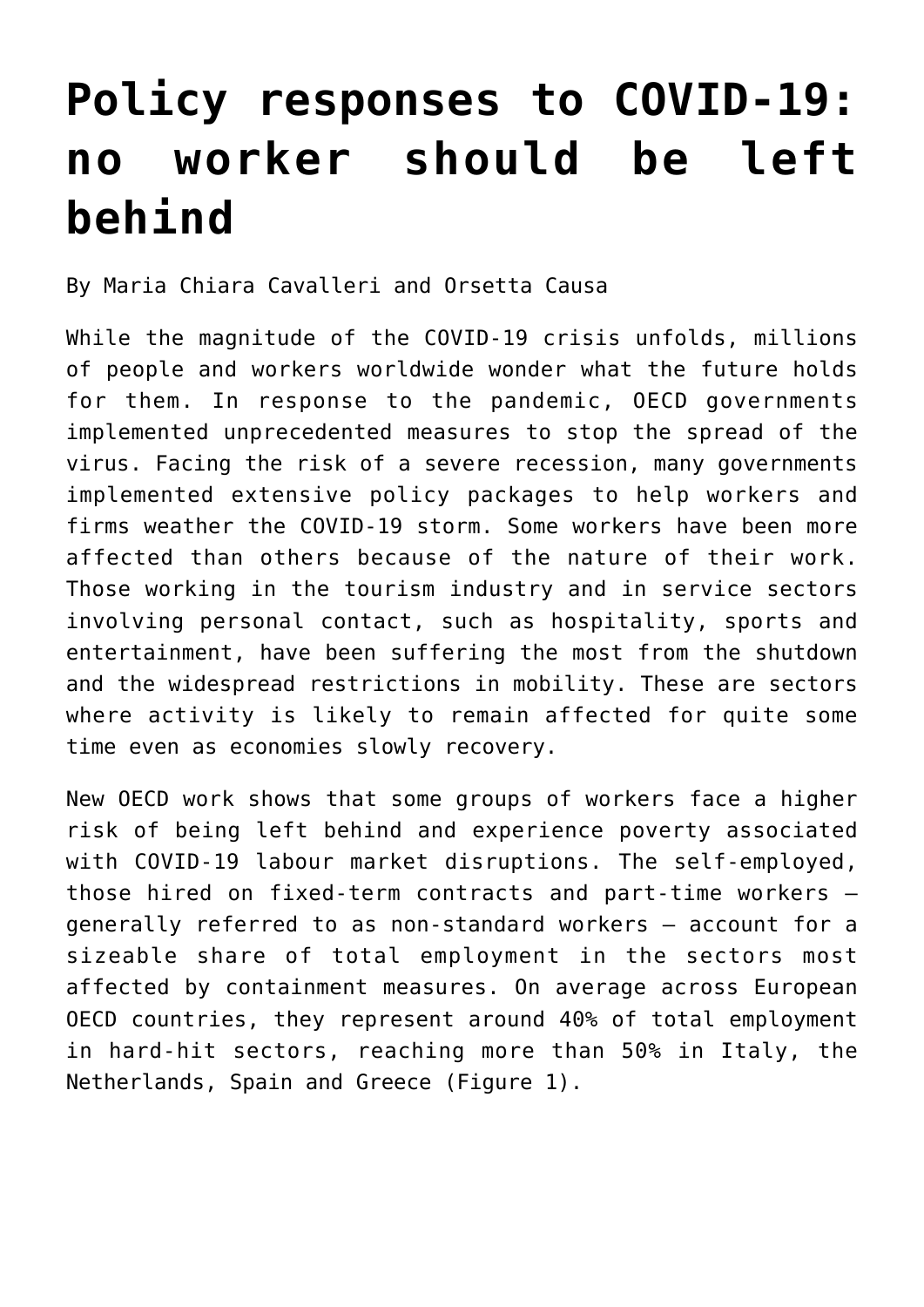#### Figure 1: Non-standard workers in activities most affected by the shutdown across European OECD countries



% of employment in respective sectors, 2018

Note: Non-standard workers are defined as workers in temporary contracts, in part-time jobs, and the self-employed. The blue bars show the average share of non-standard workers to total employment across the affected sectors. The triangles (circles) show the maximum (minimum) share among the sectors considered. The inner colour follows the legend and it allows to detect which sectors have the highest/lowest share of non-standard workers. See Figure 2.20 of OECD (2020a) for more details.

## **Policy challenges**

Non-standard workers are particularly vulnerable to the COVID-19 crisis because they tend to have weakest access to social safety nets. For instance, in many countries the selfemployed have limited, if any, social protection against income loss due to sickness or a halt in activity. Also, employees under temporary contracts may de facto be excluded from job retention schemes as the incentives for firms to include such workers in short-time work schemes are weak because participation costs can be higher than hiring and firing costs.

Tight access conditions to social protection and low benefit replacement rates weigh relatively more on living standards at the bottom of the wage distribution. Non-standard workers in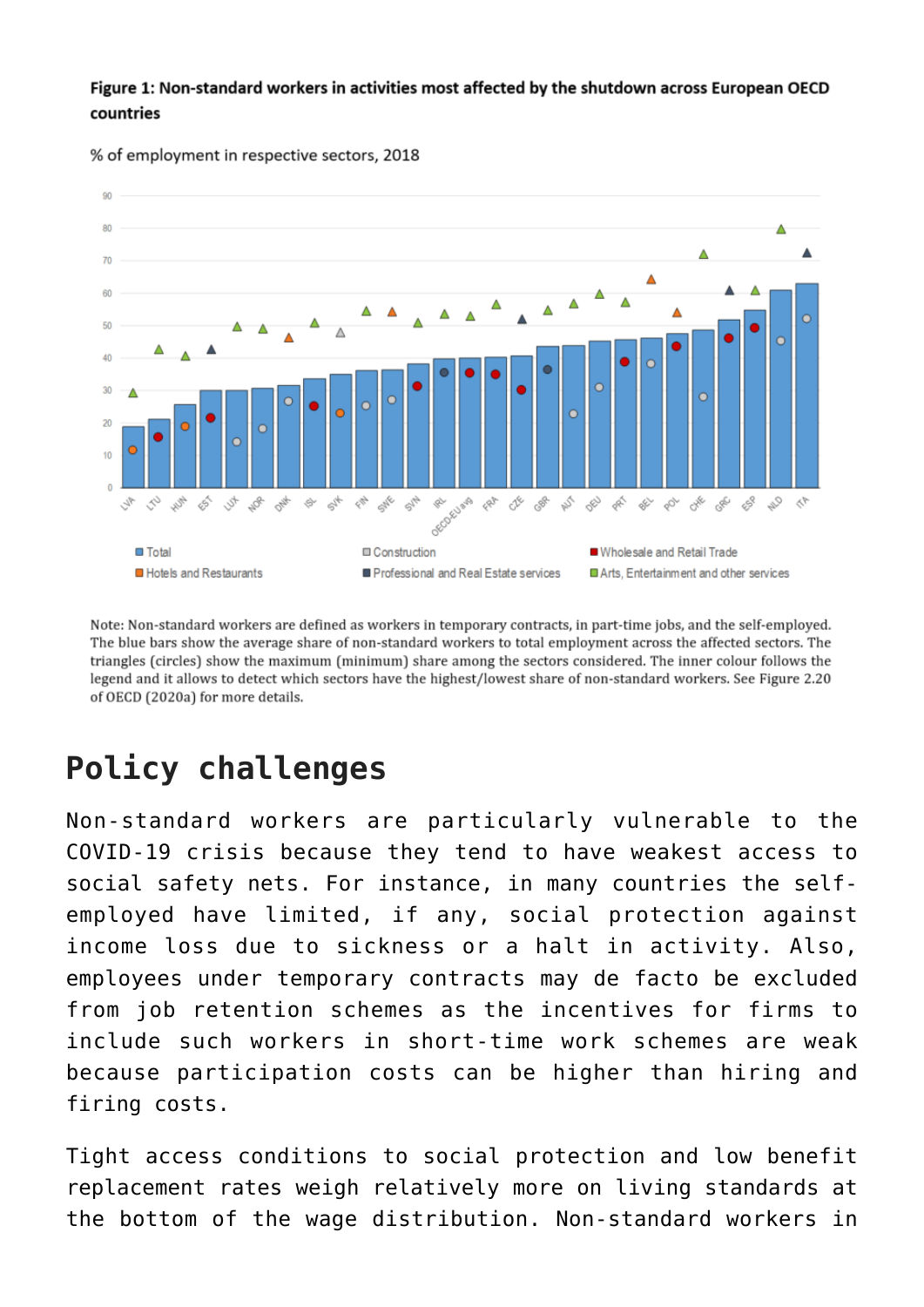low-paid jobs represent on average around 12% of dependent employment in affected sectors. These workers may work only occasionally or irregularly, sometimes failing to meet the income thresholds required to access unemployment benefits. Finally, involuntary part-time workers – of which the vast majority are women – may be relatively more at risk of economic hardship in the event of job loss.

## **Policy responses: immediate action and the way forward**

Policy responses to the labour market crisis should be inclusive by ensuring that vulnerable workers are not left behind. In the initial phase of the crisis, the main challenge was to address social protection gaps between standard and non-standard workers. OECD countries have generally been responsive to that policy challenge:

- About half of OECD countries have exceptionally expanded or eased access to paid sick leave for non-standard workers.
- Access to unemployment benefits has been enhanced in a majority of OECD countries.
- Some countries have included temporary employees in short-time work schemes.
- Several countries have introduced temporary income replacement schemes to support the self-employed experiencing severe income losses.

Looking forward, the policy challenge is to prevent crisisrelated adverse distributional effects from becoming long lasting, for instance avoiding that temporary job losses from COVID-19 translate into long-term unemployment with associated scarring effects. Durable changes in the structure of economic activities may require workers to relocate from declining to expanding sectors and new jobs. The reallocation and matching between workers and jobs should be smooth and inclusive, that